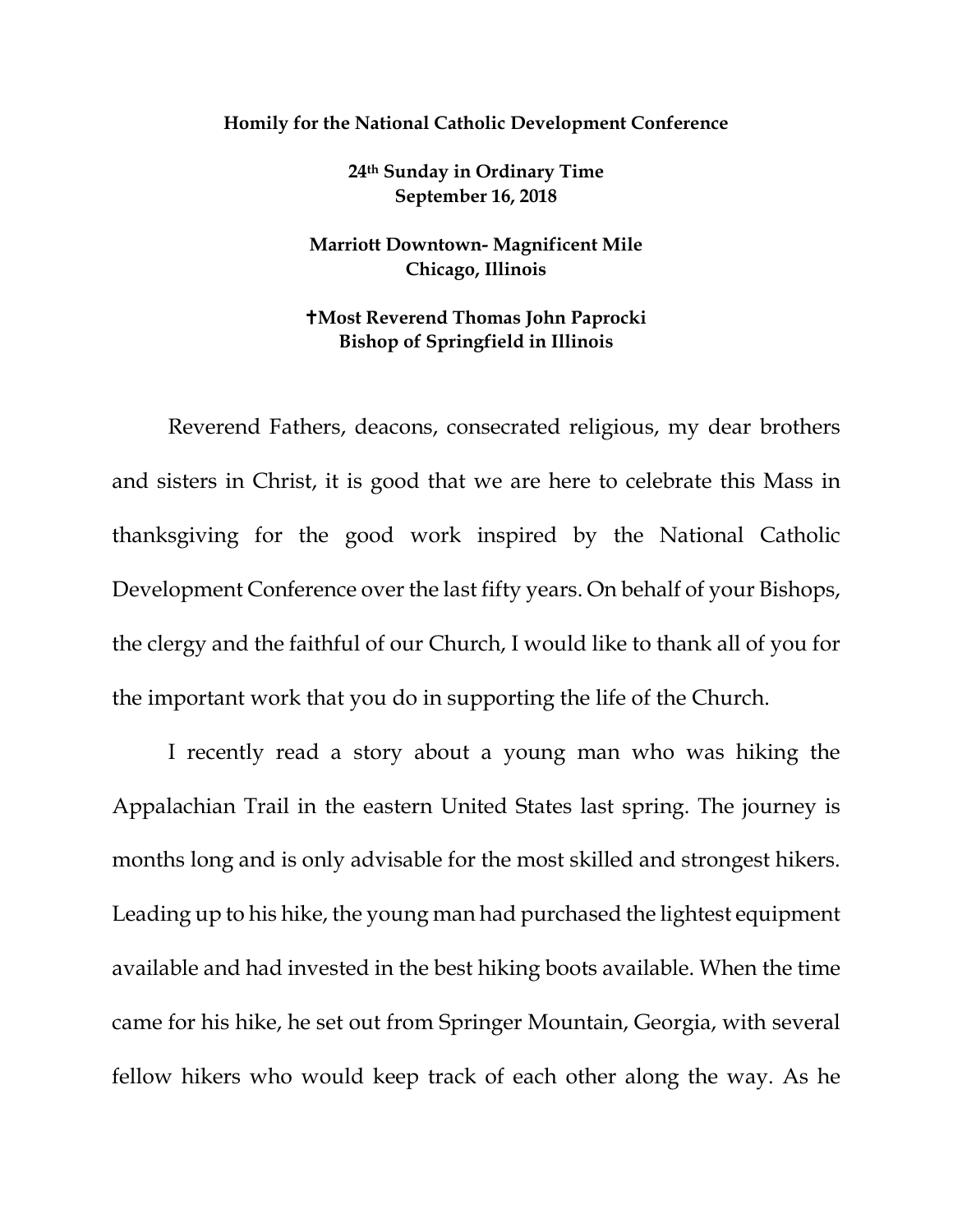began his journey, he imagined what it would be like when he finished: five months later he would look back on the trail from Mount Katahdin in Maine and exclaim, "The world is mine!" or "I'm on top of the world!" or something similar.

However, by the time he reached Iron Mountain in Tennessee, a month into his trek, there were problems. A blister on his left foot which started off small had grown and become sore and infected. Having no other options, the young man saw a doctor who prescribed antibiotics for the infection and warned him to slow things down. He could no longer hike long days and he slipped into despair as he saw his dream of completing the hike fade away.

Perhaps each of us can see a bit of ourselves in this young man's story. We pray, we go to Mass, we even come to God when we are in need, yet we tend to think that we are in charge, that we are the "masters of our destiny." Too often we make plans to forge ahead on our own, relying solely on our own powers and resources, only to fall victim to our weaknesses and see our dreams fade away.

Like the young man in this story, at times, perhaps each of us needs to reduce our inflated sense of ourselves and acknowledge that, no matter what we may want, what really matters is our Lord's will for our lives. We may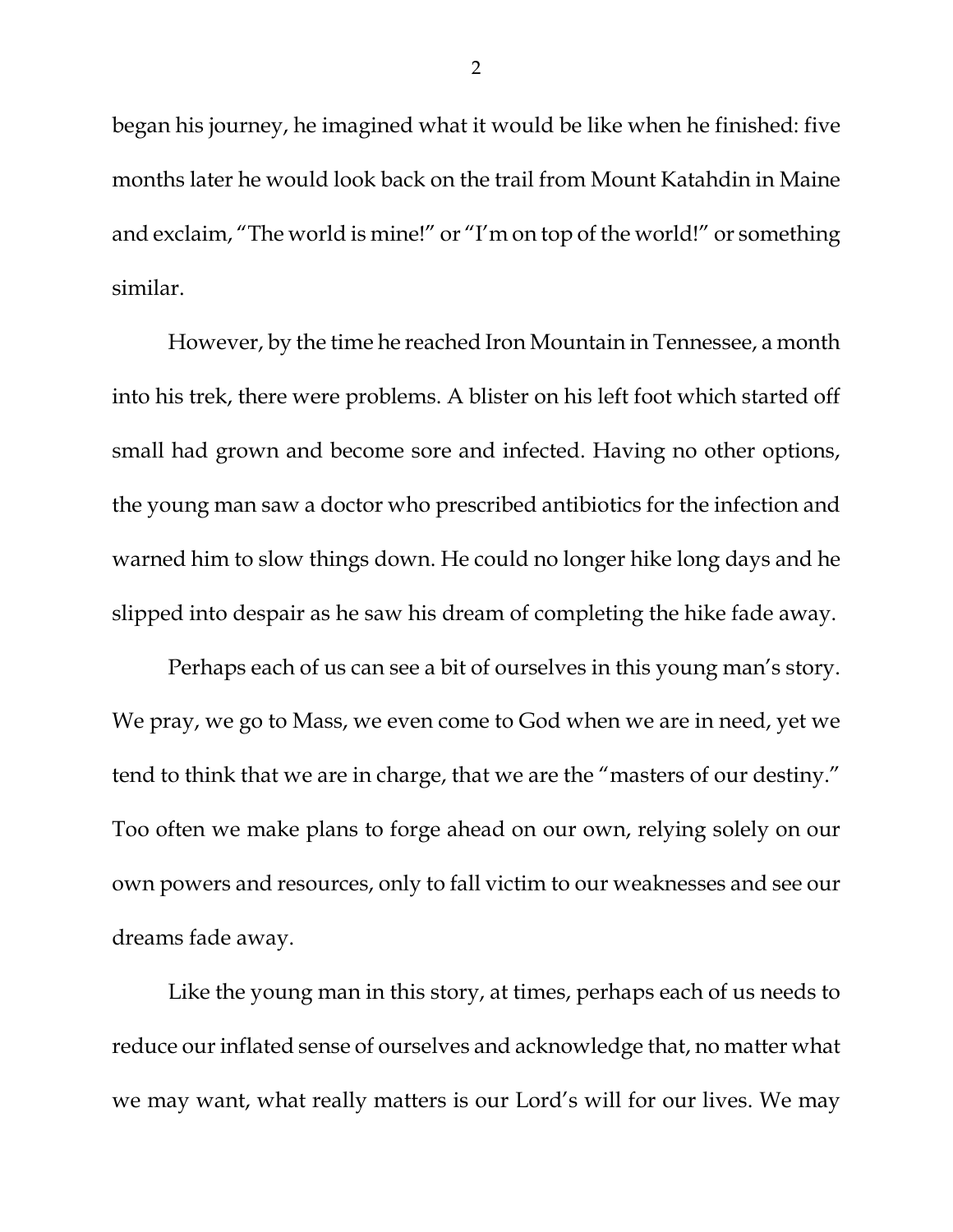start with big plans, but eventually we must acknowledge our dependence on our Lord and follow His plan for our lives, for this is what is going to lead to eternal life.

Just a few moments ago, in our Gospel reading, we heard our Lord tell His disciples, *Whoever wishes to come after me must deny himself, take up his cross, and follow me. For whoever wishes to save his life will lose it, but whoever loses his life for my sake and that of the gospel will save it.*[1](#page-5-0) My dear brothers and sisters in Christ, our Lord does not disguise the fact that wholehearted obedience to God's will calls for self-sacrifice and renunciation of the things that the world holds up as important. However, Jesus doesn't leave us on our own to figure out what this means; rather, He gives us the perfect example of what it means to follow God's will. Our Lord obeyed the will of His Father even, *unto death, death on a cross*[.2](#page-5-1)

As we are called to follow this example, we must shed our own desires and our own self-centered goals, and so "die" to ourselves so that we may more perfectly unite our will to that of the Father and follow Christ as His disciples by serving those around us. After all, there is no better way to follow our Lord than to give of yourself freely, out of love for others. The Letter of Saint James that we have just heard in our second reading makes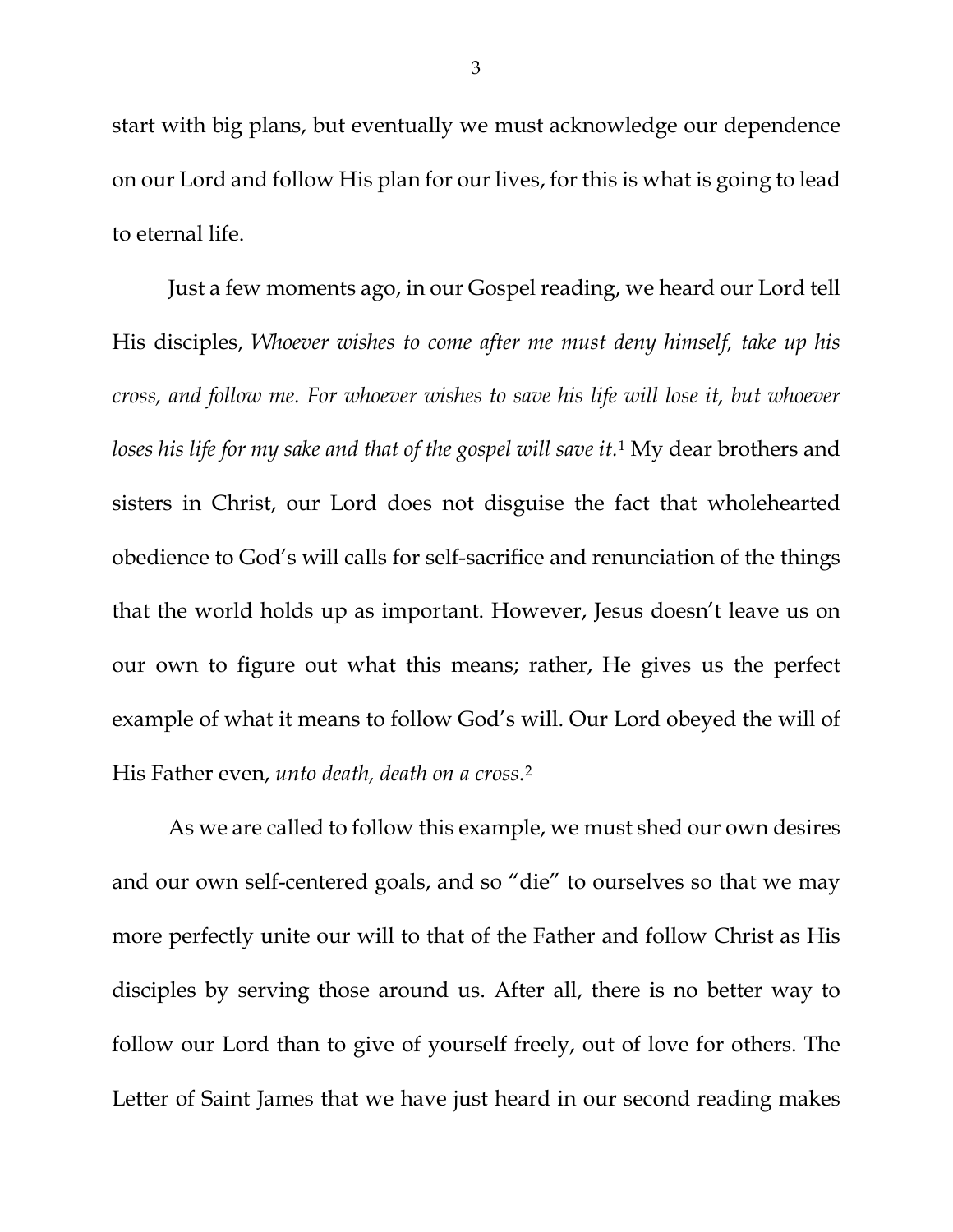clear that faith without works is dead (James 2:14-18). We must put our faith into practice if it is to be alive.

Saint Josemaría Escrivá, the founder of The Work, also known as Opus Dei, points to this very reality in a homily of his in which he said:

> To remind a Christian that his life is meaningless unless he obeys God's will does not mean separating him from other men. On the contrary, the commandment God gives us is to love others as He has loved us, which in most cases means living along side the rest of men and being their equals, giving ourselves to the service of our Lord in the world so as to make everyone know better the love of God.[3](#page-5-2)

This, my dear brothers and sisters, is the vocation to which our Lord calls us: to be models of His love to a world that could not be more in need of it.

In light of this reality, the question that we must ask ourselves is: Are we ready to try to make our lives a model and example of Christ's love to those around us? Are we ready to be an *alter Christus*, another Christ, to all of those whom we encounter? I hope that we can all answer this with a resounding "Yes!" If, however, we cannot, let us ever more fervently dedicate ourselves to the process of "dying" to ourselves so that we may be born again to a new life in Christ. For our Lord Jesus, obeyed in this way, even unto death on a cross, and God exalted Him. So too, will the crosses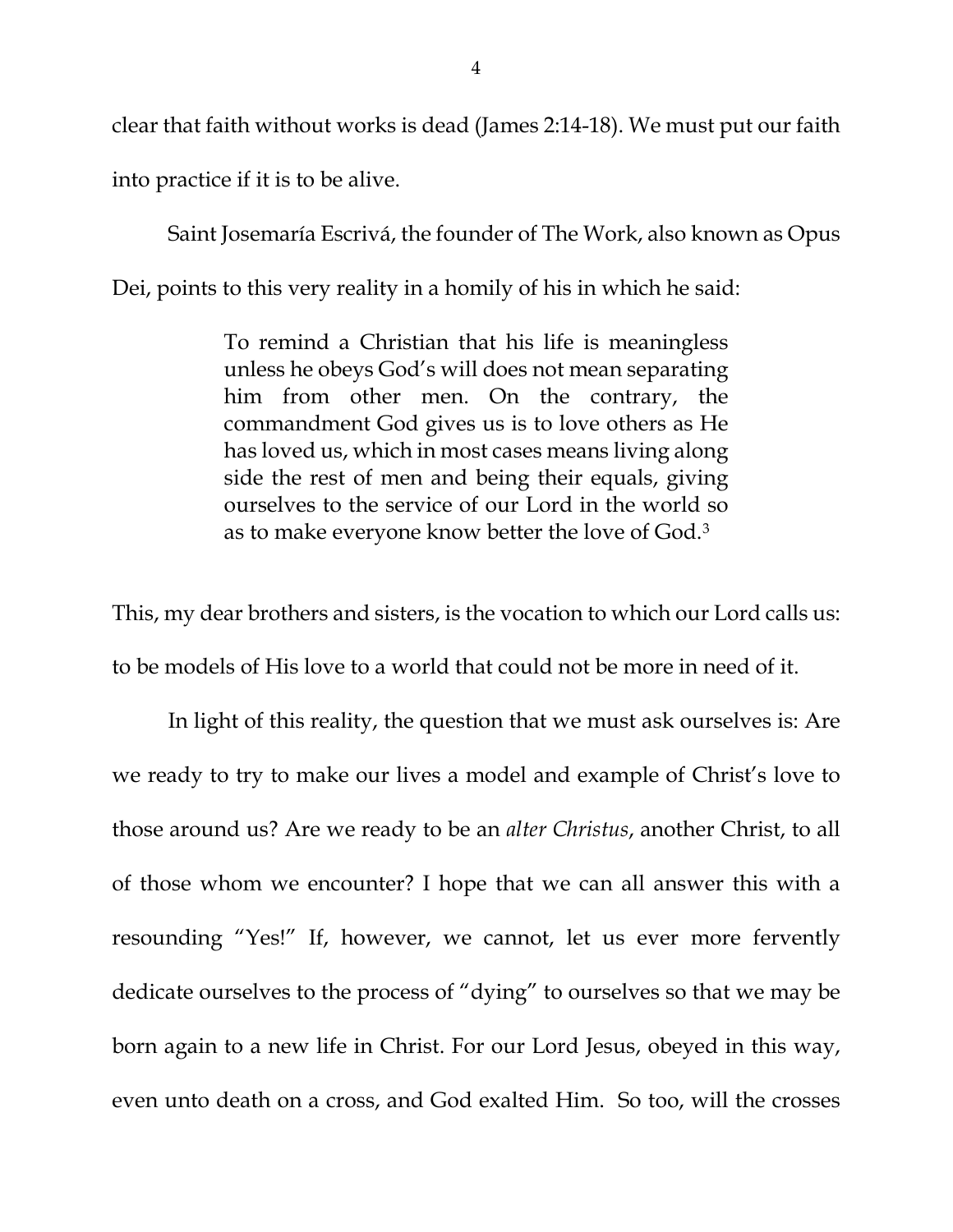that we bear certainly lead to our own resurrection and exaltation in the gift of eternal life.

As we give thanks to God in this Eucharist, let us bring to the Lord our gratitude for all of the gifts that we have been given, especially the gift of the National Catholic Development Conference. We are grateful for the good work that its members have done in advancing the Church's mission of proclaiming the love of Christ to the world. May the Lord expand our hearts through the reception of the Eucharist so that we might continue to take up our crosses and follow Him willingly and joyfully as His disciples, and, in this way, be witnesses of His love to those around us.

In the end, our good works are possible only through God's grace, and so I close with the song by Matt Maher called, "Your Grace is Enough."

> Great is Your faithfulness, oh God You wrestle with the sinner's restless heart You lead us by still waters into mercy And nothing can keep us apart

So remember Your people Remember Your children Remember Your promise, oh God

Your grace is enough Your grace is enough Your grace is enough for me